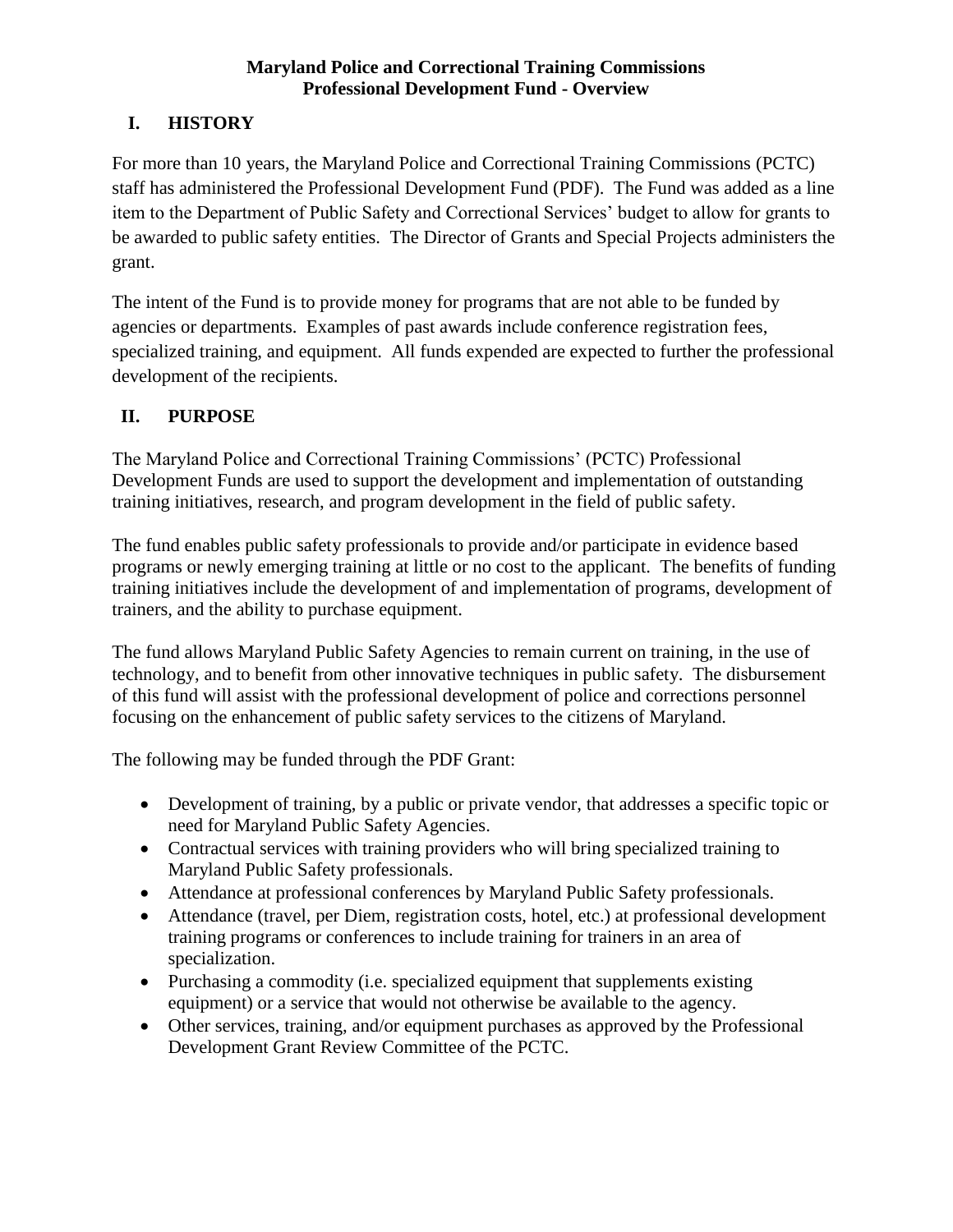The following will NOT be funded through the PDF Grant:

- Food/meals
- Trinkets/give aways

## **III. APPLICATION**

To apply for a Professional Development grant, the applicant must be a client agency of the Maryland Police and Correctional Training Commissions or a professional organization such as Maryland D.A.R.E. Officers Association (MDOA) or Maryland Criminal Justice Association (MCJA). These organizations should provide direct assistance to and be committed to supporting Maryland Public Safety agencies as part of their mission. Applications are available on the mdle.net website.

Applicants must complete a COVER SHEET to include the following information:

- Agency
- Agency Head
- Phone
- email
- Name of Person Completing Application
- Phone
- email
- Mailing address
- $\bullet$  City
- MD
- Zip code
- Any additional authorized personnel who may discuss/modify the grant.
- Title of Project
- Date submitted
- Federal Identification Number (FEIN)
- Mailing address associated with FEIN
- Total amount requested
- A current copy of the Agency's W-9 form MUST be submitted with the application

To apply for a Professional Development grant each section of the application MUST be completed.

The application includes the following:

- 1. Description of the program or initiative for which the funds will be utilized. The application will answer each of the areas listed below:
	- Describe the critical need the program addresses.
	- Explain how the program enhances Maryland public safety.
	- List the objectives for the program or initiative.
	- List any partner agencies/organizations.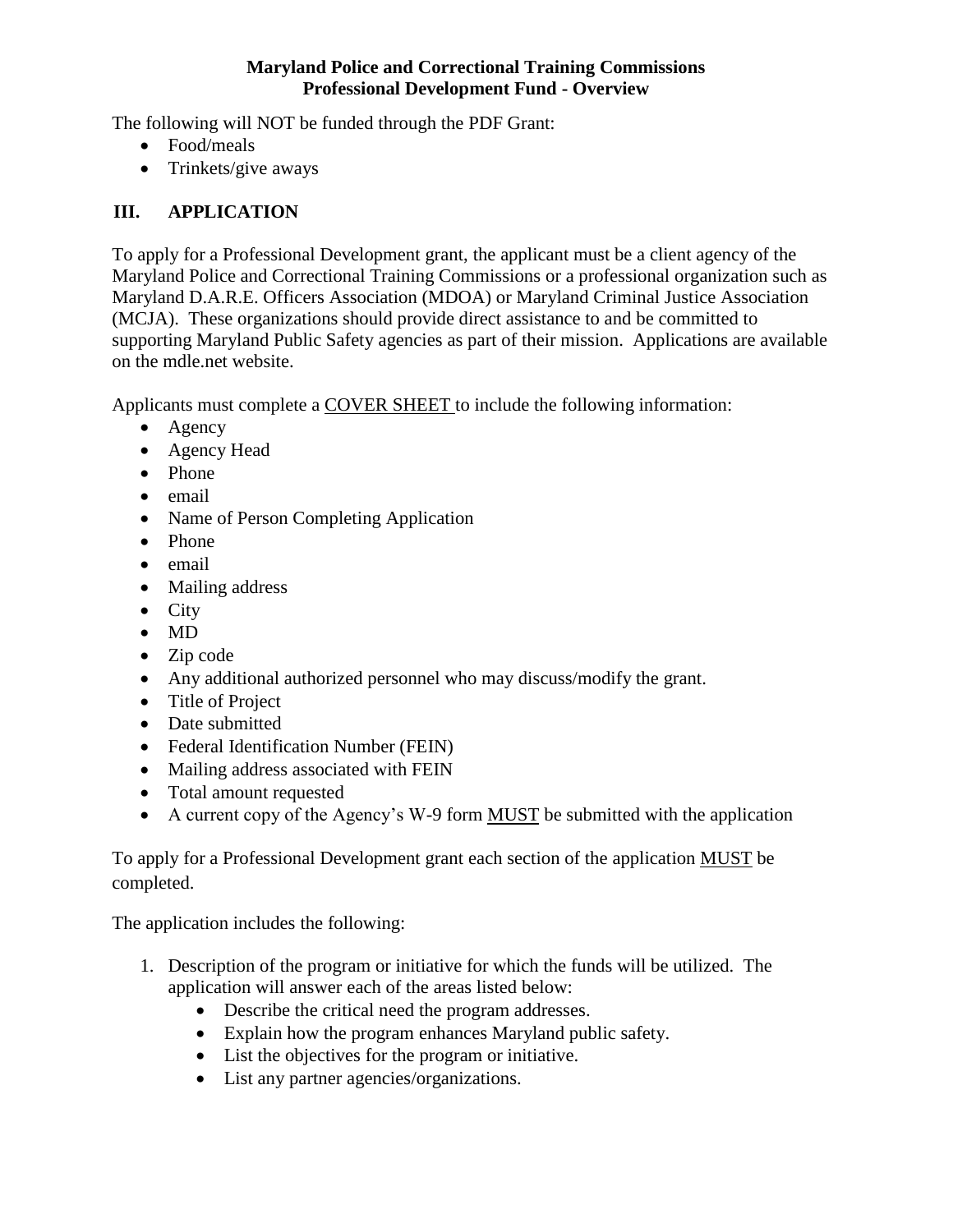- 2. Describe the goal of the program resulting from a grant award and how this goal will be accomplished as the result of an award of the funds. For example, using grant funds to purchase new training equipment will allow for training to be conducted using resources that are relevant to the training and comply with Departmental standards or using grant funds to pay for attendance at XYZ conference will allow the attendee(s) to bring updated resources and information to all officers of the Agency.
- 3. Describe the target audience for the program/equipment.
	- Positions, ranks of participants.
	- Number of attendees.
- 4. Explain the long-term benefits of the program/initiative.
	- Describe the impact of attendees' participation on public safety in Maryland and surrounding states (if applicable).
	- If the program is training for trainers, describe the plans to implement the training in Maryland and surrounding states (if applicable).
	- If the program is training for trainers, provide a timeline and estimates for when the training will be implemented and approximately how many students it will serve.
- 5. Include a detailed budget for the project for each category that grant funds will be used for:
	- Personnel
	- Travel
	- Break-out Rooms/Other Space
	- Equipment/Supplies
	- Contractual services (honorariums, stipends, etc.). Please note an agreement or MOU should be provided with the application.
	- Other use this space to describe any additional funds to be requested and a justification for these funds.

An email acknowledging receipt of the grant will be sent to the Agency Head and the person completing the application upon receipt of the application. Applications may be scanned and emailed.

## **IV. PROCEDURES**

- a. Grants may be submitted via email to [gary.gardner@maryland.gov](mailto:gary.gardner@maryland.gov) throughout the fiscal year.
- b. The Agency Head/designee will be notified by email if there are any omissions on the application.
- c. Grant applications will be reviewed by Professional Development Grant Review Committee.
- d. Recommendations for full, partial or non-funding of applications will be made for applications received prior to the start of the fiscal year by July  $1<sup>st</sup>$  of the current year. Applicants submitted after July 1 will be reviewed within two weeks of submission.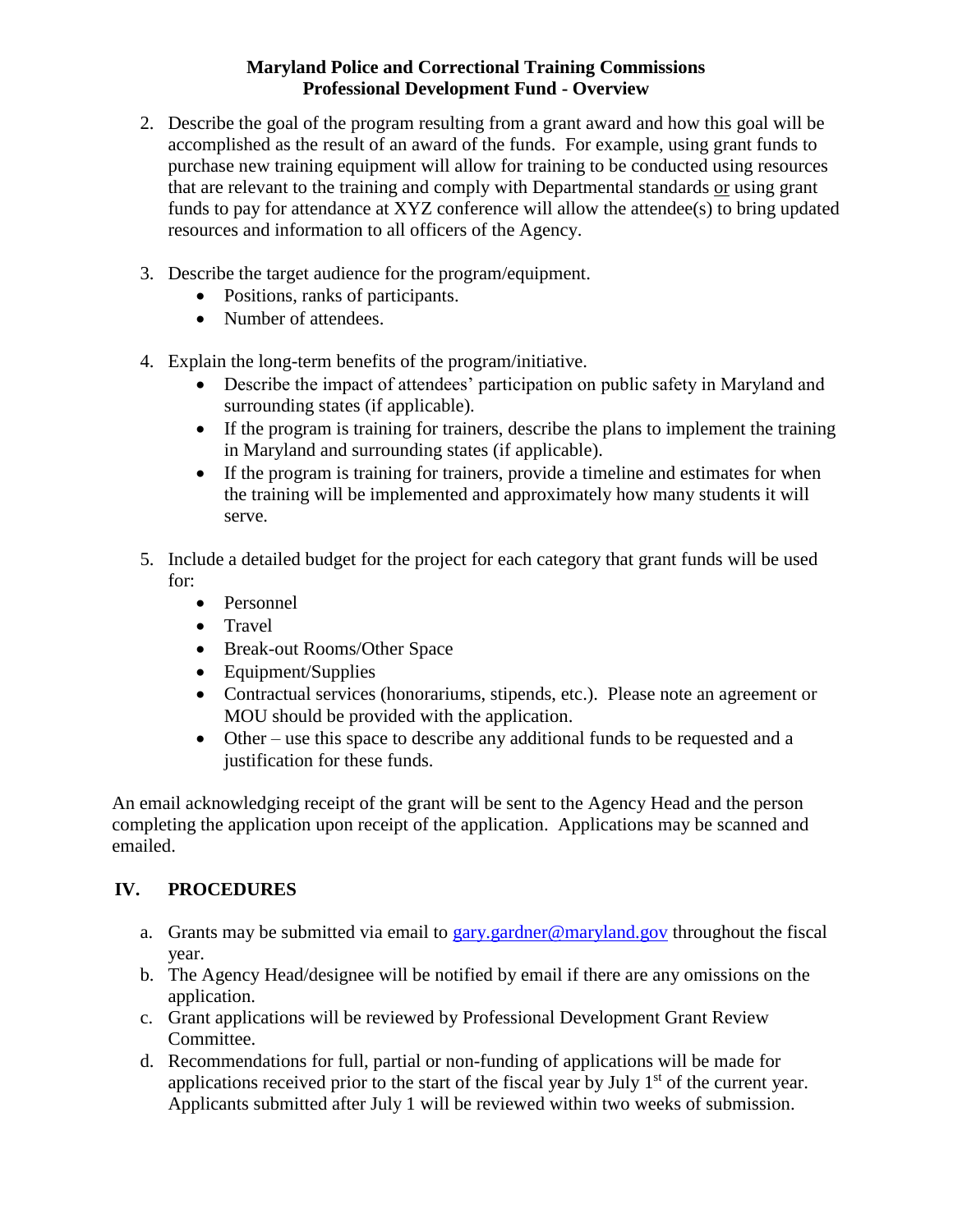- e. Applicants will be notified of the status of their application upon approval.
- f. The funding is available July  $1<sup>st</sup>$  of the current year and all awarded funds must be spent within the awarded fiscal year. For example, an awardee notified June 15, 2022 of their award must use the funds between July 1, 2022 and June 30, 2023.
- g. In the event funds remain throughout the year, applications will be accepted through March  $31<sup>st</sup>$  of the awarded fiscal year provided the funds will be encumbered and submission for reimbursement will be made by June  $15<sup>th</sup>$  of the award fiscal year. For example, an application received and awarded in January 2023 requires the funds to be spent and reimbursement requested by June 15, 2023.

#### **V. Professional Development Grant Review Committee**

The Professional Development Grant Review Committee may include representatives from the Police Training and Standards Commission; the Correctional Training Commission; and appointed PCTC staff person(s). The Committee is responsible for the review of submissions and approval of the disbursement of the grant award.

The grant cycles in accordance with the MPCTC current fiscal year that begins July 1st of the current year and ends June 30th of the following year. For example, the FY23 year runs July 1, 2022 through June 30, 2023. Provided the application meets the minimum criteria required and is submitted by an eligible agency/organization, it will be forwarded to the review committee for consideration.

- a) If an application is not approved, a notice will be sent to the Agency Head.
- b) If an application is approved, the following documents will be sent to the Agency Head:
	- i. Approval Letter
	- ii. Conditions of the Grant Award
	- iii. Grant Award
	- iv. Reimbursement Request for Funds
- c) It is the responsibility of the grant recipient to adhere to the deadlines established below:
	- i. The *Grant Award* document must be signed by the Agency Head and returned to the Grant Coordinator within 15-days of receipt of the document.
	- ii. If applicable, the *Designation of Project Director* must be completed and returned with the Grant Award document. If this form is not completed and returned, the Agency Head will be recognized as the project director.
	- iii. The *Reimbursement Request for Funds* is due by June 15<sup>th</sup> of the fiscal year for which the grant was awarded. This reimbursement request must include all applicable receipts and/or invoices as well as any additional documentation confirming the funds were used for the purpose intended. Any agency/organization that cannot meet this deadline, must contact the MPCTC Director of Policy and Grants to request an extension.